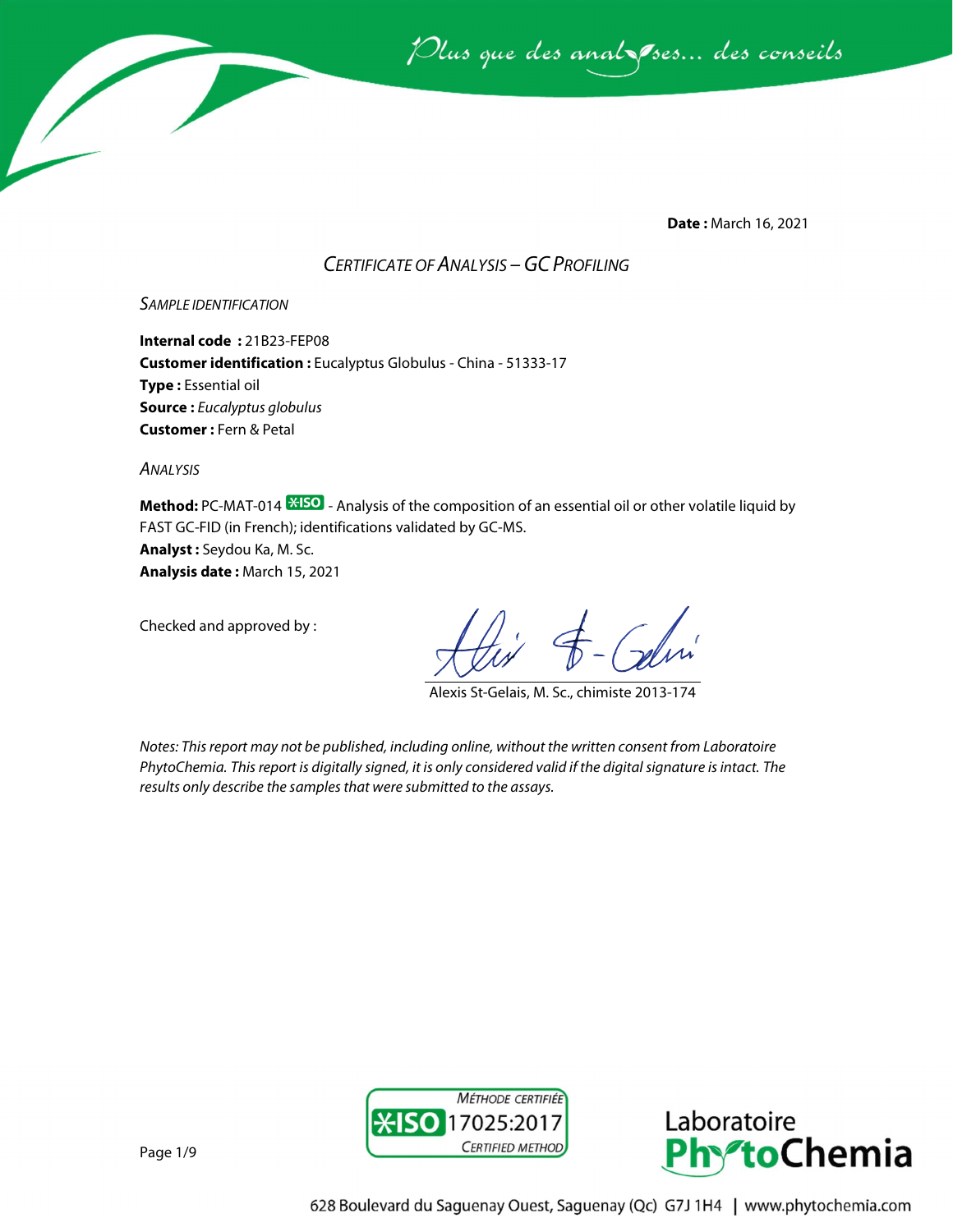#### *PHYSICOCHEMICAL DATA*

**Physical aspect:** Clear liquid **Refractive index:** 1.4609 ± 0.0003 (20 °C; method PC-MAT-016)

#### *CONCLUSION*

No adulterant, contaminant or diluent has been detected using this method.



**PhytoChemia**<br>*PhytoChemia*<br>*Plus que des analyses... des conseils*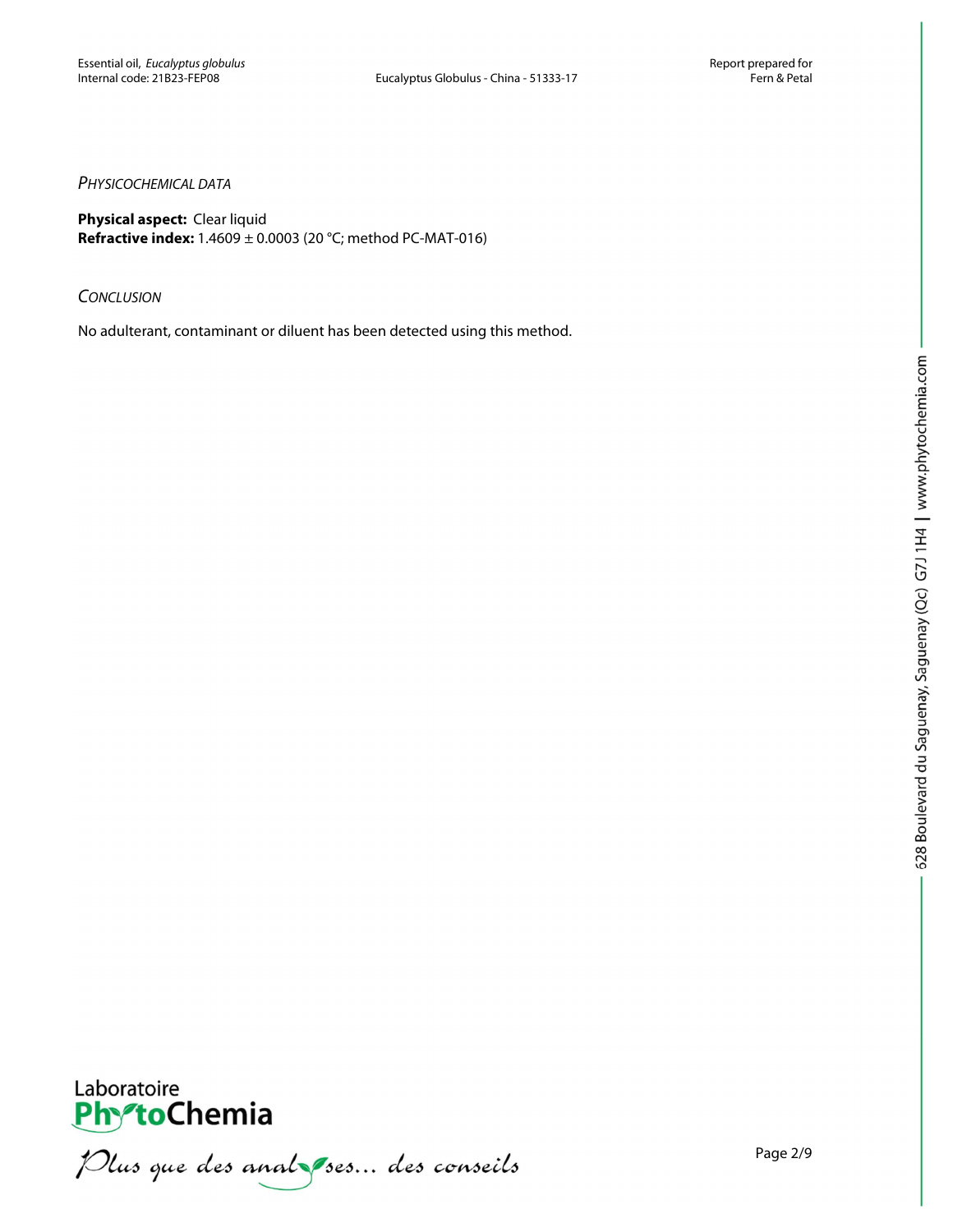#### *ANALYSIS SUMMARY – CONSOLIDATED CONTENTS*

New readers of similar reports are encouraged to read table footnotes at least once.

| Identification              | $\frac{9}{6}$ | <b>Class</b>           |
|-----------------------------|---------------|------------------------|
| Acetone                     | 0.03          | Aliphatic ketone       |
| a-Thujene                   | 0.02          | Monoterpene            |
| a-Pinene                    | 3.13          | Monoterpene            |
| Camphene                    | 0.01          | Monoterpene            |
| a-Fenchene                  | 0.01          | Monoterpene            |
| Thuja-2,4(10)-diene         | 0.04          | Monoterpene            |
| Sabinene                    | 0.02          | Monoterpene            |
| β-Pinene                    | 0.01          | Monoterpene            |
| Octen-3-ol                  | 0.02          | Aliphatic alcohol      |
| Myrcene                     | 0.77          | Monoterpene            |
| a-Phellandrene              | 0.37          | Monoterpene            |
| Pseudolimonene              | 0.02          | Monoterpene            |
| cis-Dehydroxylinalool oxide | 0.05          | Monoterpenic ether     |
| ∆3-Carene                   | 0.03          | Monoterpene            |
| a-Terpinene                 | 0.12          | Monoterpene            |
| para-Cymene                 | 4.01          | Monoterpene            |
| Limonene                    | 7.67          | Monoterpene            |
| 1,8-Cineole                 | 81.11         | Monoterpenic ether     |
| $(Z)$ - $\beta$ -Ocimene    | 0.17          | Monoterpene            |
| $(E)-\beta$ -Ocimene        | 0.04          | Monoterpene            |
| γ-Terpinene                 | 1.20          | Monoterpene            |
| cis-Linalool oxide (fur.)   | 0.01          | Monoterpenic alcohol   |
| Terpinolene                 | 0.01          | Monoterpene            |
| Linalool                    | 0.01          | Monoterpenic alcohol   |
| cis-para-Menth-2-en-1-ol    | 0.01          | Monoterpenic alcohol   |
| allo-Ocimene                | 0.01          | Monoterpene            |
| trans-Pinocarveol           | 0.02          | Monoterpenic alcohol   |
| meta-Mentha-4,6-dien-8-ol   | 0.02          | Monoterpenic alcohol   |
| Terpinen-4-ol               | 0.01          | Monoterpenic alcohol   |
| Cryptone                    | 0.01          | Normonoterpenic ketone |
| para-Cymen-8-ol             | 0.01          | Monoterpenic alcohol   |
| trans-Carveol               | 0.02          | Monoterpenic alcohol   |
| cis-Carveol                 | 0.02          | Monoterpenic alcohol   |
| Unknown                     | 0.04          | Unknown                |
| δ-Terpinyl acetate          | 0.02          | Monoterpenic ester     |
| Unknown                     | 0.01          | Unknown                |
| a-Gurjunene                 | 0.01          | Sesquiterpene          |
| Aromadendrene               | tr            | Sesquiterpene          |
| <b>Consolidated total</b>   | 99.06%        |                        |

tr: The compound has been detected below 0.005% of total signal.

Note: no correction factor was applied

**About "consolidated" data:** The table above presents the breakdown of the sample volatile constituents after applying an algorithm to collapse data acquired from the multi-columns system of PhytoChemia into a single set of consolidated contents. In case of discrepancies between columns, the algorithm is set to prioritize data from the most standard DB-5 column, and smallest values so as to avoid

# Laboratoire **PhytoChemia**

Plus que des anal ses... des conseils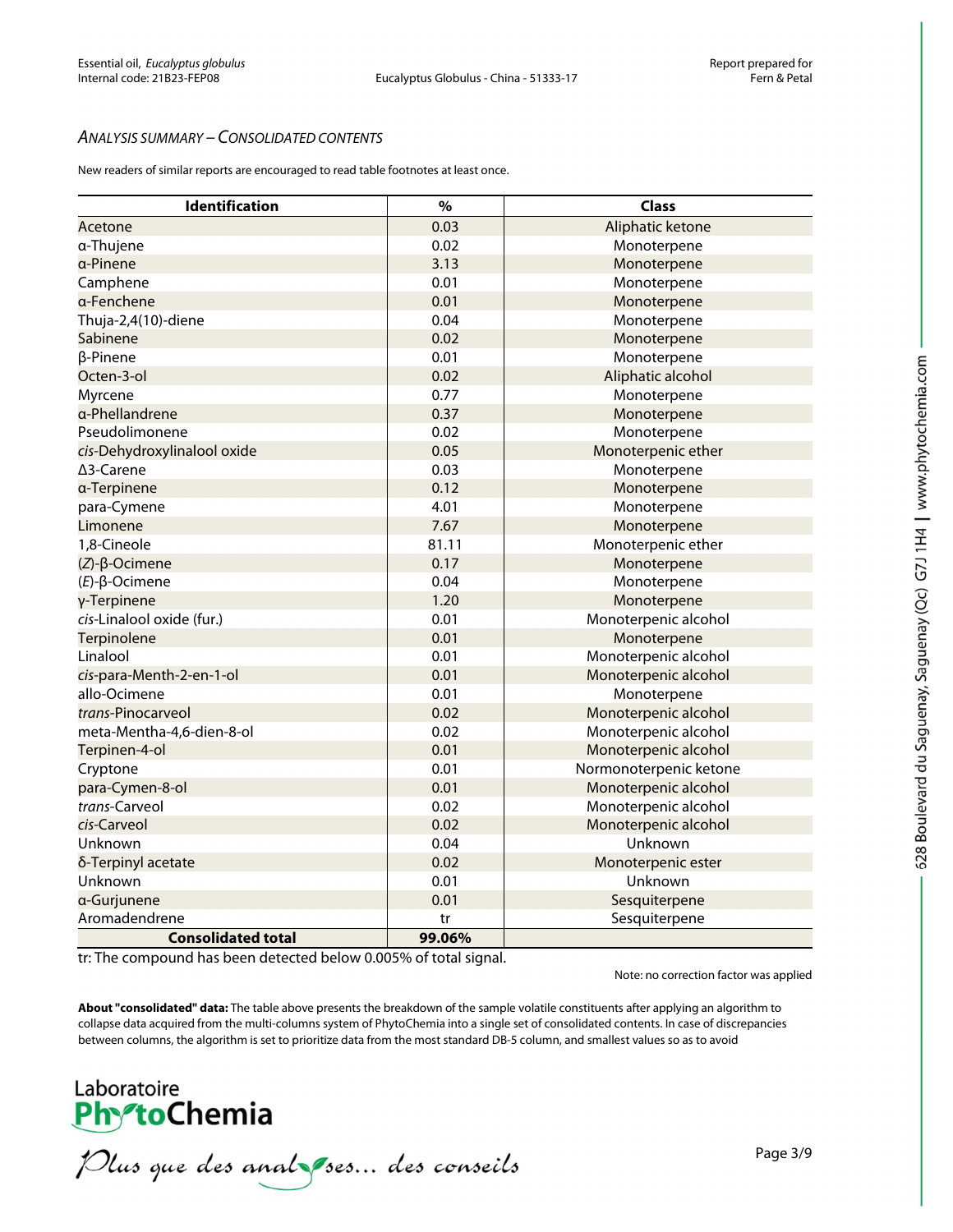Eucalyptus Globulus - China - 51333-17

overestimating individual content. This process is semi-automatic. Advanced users are invited to consult the "Full analysis data" table after the chromatograms in this report to access the full untreated data and perform their own calculations if needed.

**Unknowns:** Unknown compounds' mass spectral data is presented in the "Full analysis data" table. The occurrence of unknown compounds is to be expected in many samples, and does not denote particular problems unless noted otherwise in the conclusion.



Plus que des analzes... des conseils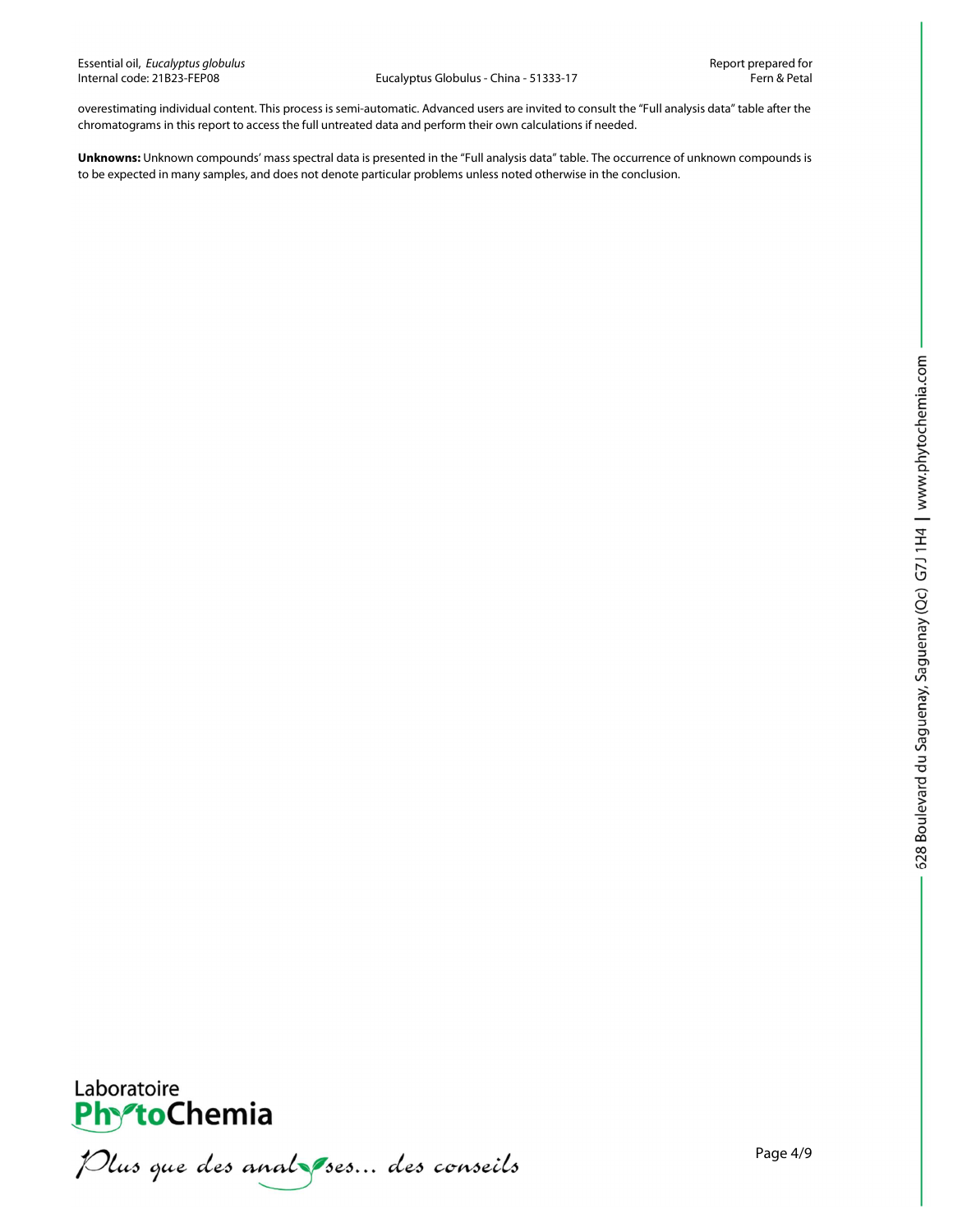# This page was intentionally left blank. The following pages present the complete data of the analysis.



Plus que des anal ses... des conseils

Page 5/9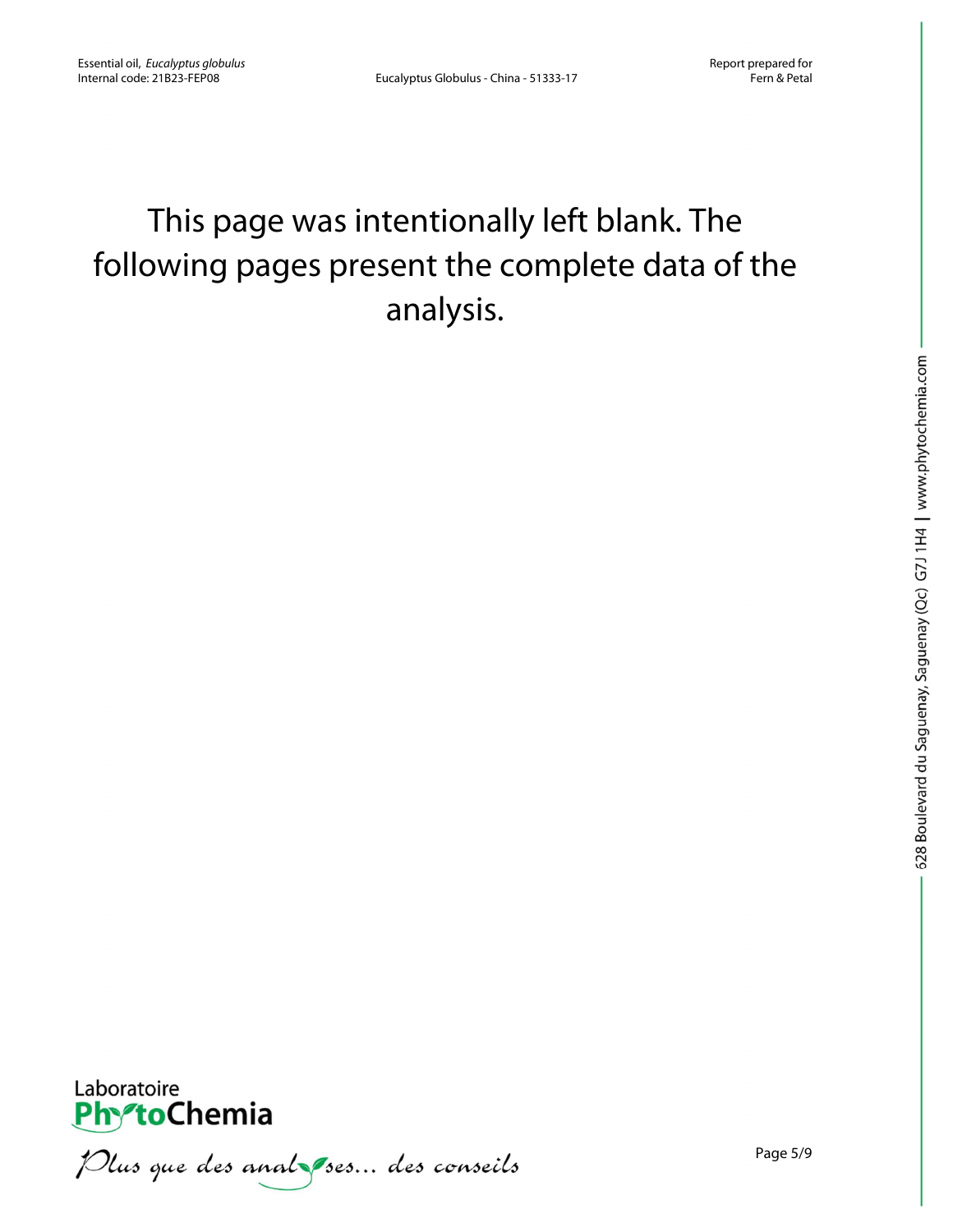

Time (min)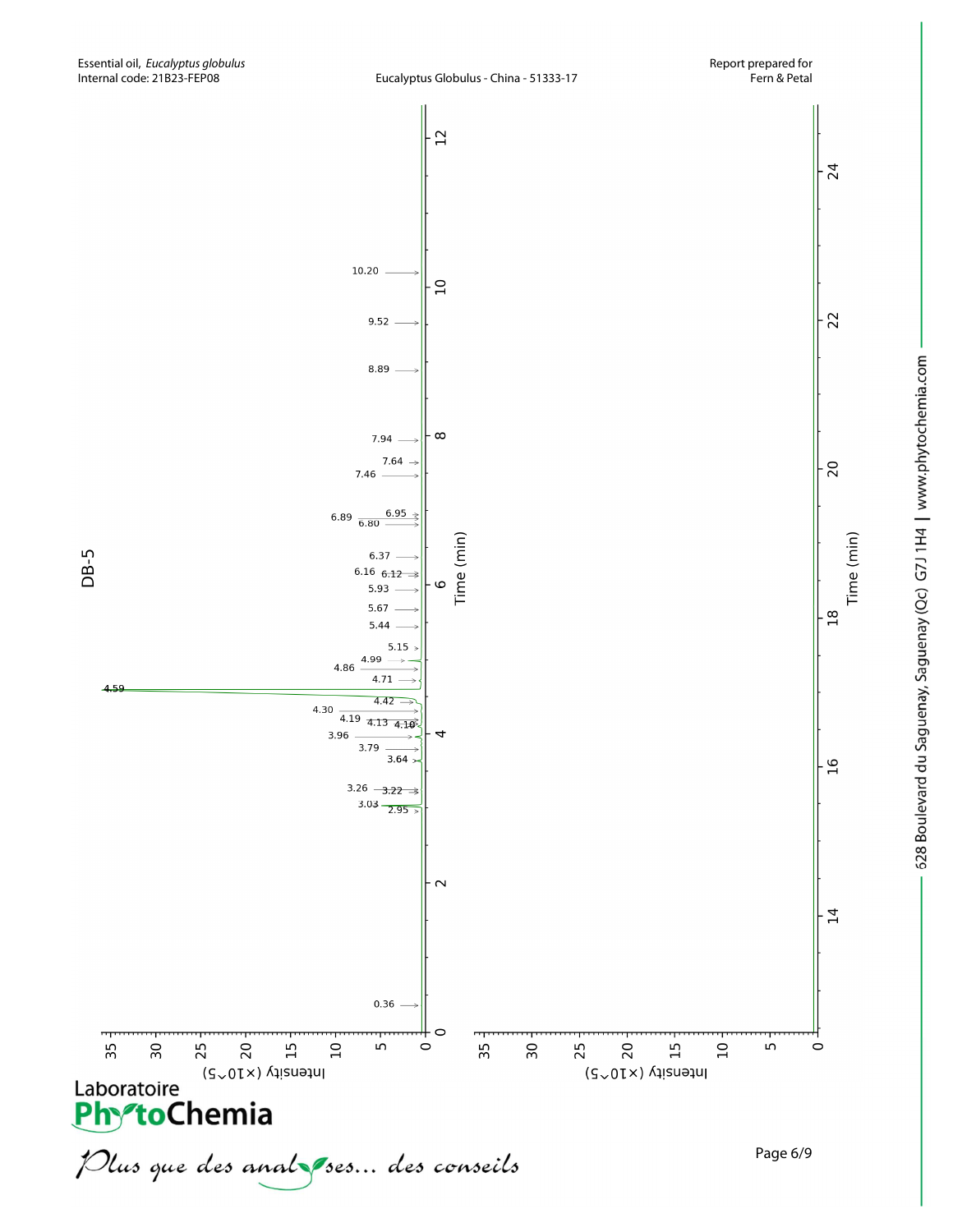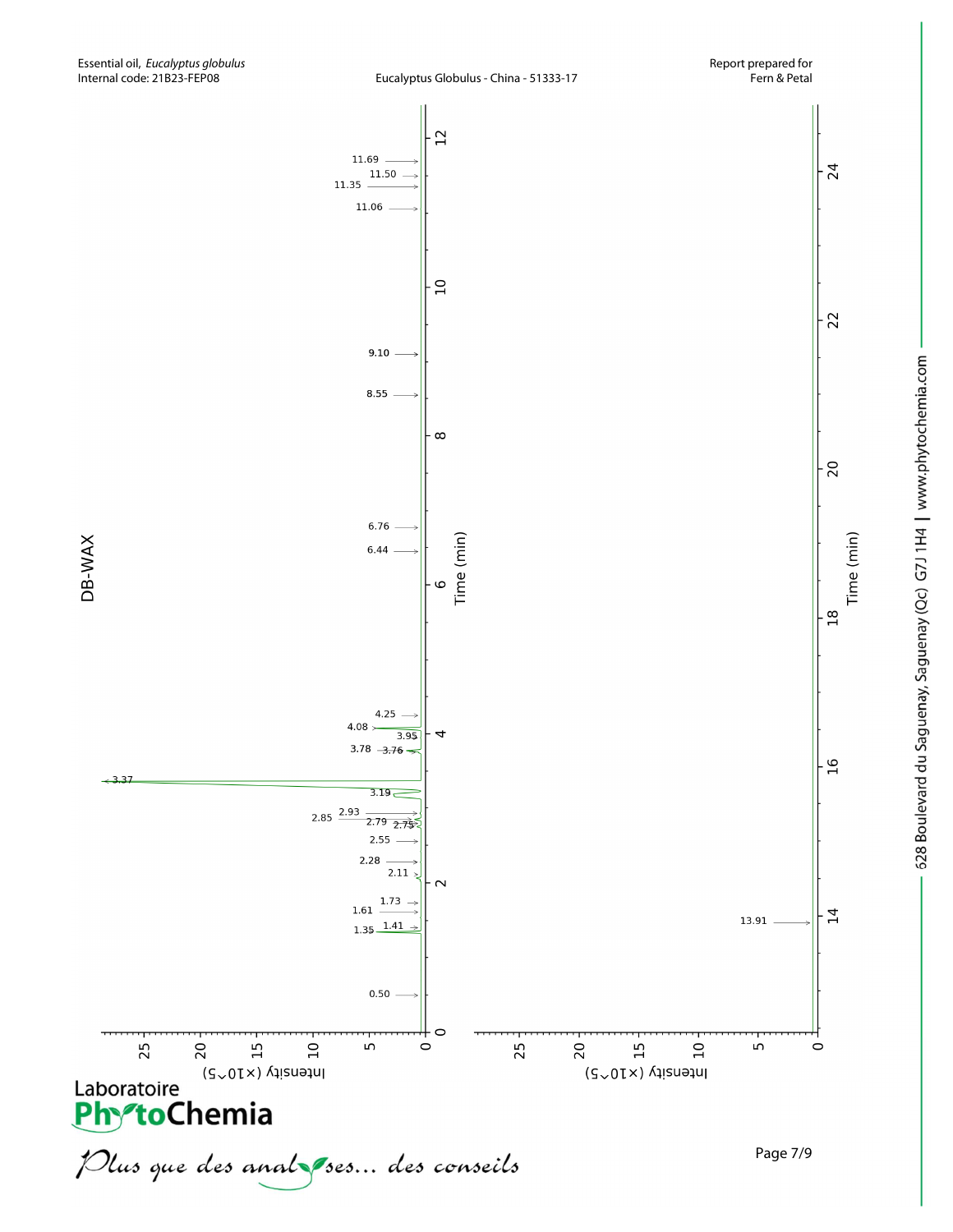### *FULL ANALYSIS DATA*

| <b>Identification</b>                                                      | <b>Column DB-5</b> |      |         | <b>Column DB-WAX</b> |      |        |  |
|----------------------------------------------------------------------------|--------------------|------|---------|----------------------|------|--------|--|
|                                                                            | R.T                | R.I  | $\%$    | R.T                  | R.I  | $\%$   |  |
| Acetone                                                                    | 0.36               | 507  | 0.03    | 0.50                 | 784  | tr     |  |
| a-Thujene                                                                  | 2.95               | 925  | 0.02    | 1.40                 | 1000 | 0.02   |  |
| a-Pinene                                                                   | 3.03               | 930  | 3.13    | 1.35                 | 992  | 3.10   |  |
| Camphene                                                                   | $3.22*$ †          | 942  | 0.02    | 1.73                 | 1033 | 0.01   |  |
| a-Fenchene                                                                 | $3.22*$ †          | 942  | [0.02]  | 1.61                 | 1021 | 0.01   |  |
| Thuja-2,4(10)-<br>diene                                                    | 3.26               | 945  | 0.04    | $2.28*$              | 1086 | 0.06   |  |
| Sabinene                                                                   | $3.64*$            | 970  | 0.39    | $2.28*$              | 1086 | [0.06] |  |
| $\beta$ -Pinene                                                            | $3.64*$            | 970  | [0.39]  | 2.11                 | 1070 | 0.01   |  |
| Octen-3-ol                                                                 | 3.79               | 981  | 0.02    | 6.76                 | 1422 | 0.02   |  |
| <b>Myrcene</b>                                                             | 3.96               | 992  | 0.77    | 2.85                 | 1134 | 0.61   |  |
| a-Phellandrene                                                             | $4.10*$            | 1001 | 0.40    | 2.75                 | 1126 | 0.37   |  |
| Pseudolimonene                                                             | $4.10*$            | 1001 | [0.40]  | 2.79                 | 1129 | 0.02   |  |
| cis-<br>Dehydroxylinalool<br>oxide                                         | 4.13               | 1003 | 0.05    | 3.76                 | 1204 | 0.16   |  |
| ∆3-Carene                                                                  | 4.19               | 1007 | 0.03    | 2.55                 | 1111 | 0.02   |  |
| a-Terpinene                                                                | 4.30               | 1014 | 0.12    | 2.93                 | 1140 | 0.12   |  |
| para-Cymene                                                                | 4.42+              | 1022 | 93.06   | 4.08                 | 1227 | 4.01   |  |
| Limonene                                                                   | 4.59*†             | 1032 | [93.06] | 3.20                 | 1161 | 7.67   |  |
| 1,8-Cineole                                                                | 4.59*†             | 1032 | [93.06] | 3.37                 | 1174 | 81.11  |  |
| $(Z)-\beta$ -Ocimene                                                       | 4.71               | 1040 | 0.17    | $3.78*$              | 1206 | 1.29   |  |
| $(E)$ -β-Ocimene                                                           | 4.86               | 1049 | 0.04    | 3.95                 | 1218 | 0.05   |  |
| γ-Terpinene                                                                | 4.98               | 1057 | 1.20    | $3.78*$              | 1206 | [1.29] |  |
| cis-Linalool oxide<br>(fur.)                                               | 5.15               | 1068 | 0.01    | 6.44                 | 1398 | 0.01   |  |
| Terpinolene                                                                | 5.44               | 1086 | 0.01    | 4.25                 | 1239 | 0.01   |  |
| Linalool                                                                   | 5.67               | 1100 | 0.01    |                      |      |        |  |
| cis-para-Menth-2-<br>en-1-ol                                               | 5.93               | 1117 | 0.01    |                      |      |        |  |
| allo-Ocimene                                                               | 6.12               | 1129 | 0.01    |                      |      |        |  |
| trans-Pinocarveol                                                          | 6.16               | 1132 | 0.02    | $9.10*$              | 1601 | 0.01   |  |
| meta-Mentha-4,6-<br>dien-8-ol                                              | 6.37               | 1145 | 0.02    |                      |      |        |  |
| Terpinen-4-ol                                                              | 6.80               | 1173 | 0.01    | $8.55*$              | 1558 | 0.01   |  |
| Cryptone                                                                   | 6.89               | 1179 | 0.01    | $9.10*$              | 1601 | [0.01] |  |
| para-Cymen-8-ol                                                            | 6.95               | 1183 | 0.01    | 11.50                | 1800 | 0.01   |  |
| trans-Carveol                                                              | 7.46               | 1217 | 0.02    | 11.35                | 1788 | 0.02   |  |
| cis-Carveol                                                                | 7.64               | 1229 | 0.02    | 11.69                | 1817 | 0.01   |  |
| Unknown [m/z 43,<br>97 (69), 107 (46),<br>41 (28), 55 (21),<br>109 (20)]   | 7.94               | 1249 | 0.04    | 11.06                | 1763 | 0.05   |  |
| δ-Terpinyl acetate                                                         | 8.89               | 1314 | 0.02    | $9.10*$              | 1601 | [0.01] |  |
| Unknown [m/z 43,<br>95 (62), 107 (45),<br>110 (41), 55 (28),<br>$67(25)$ ] | 9.52               | 1355 | 0.01    | 13.91                | 2021 | 0.01   |  |

Laboratoire<br>**Phy<sup>s</sup>toChemia** 

Plus que des analzes... des conseils